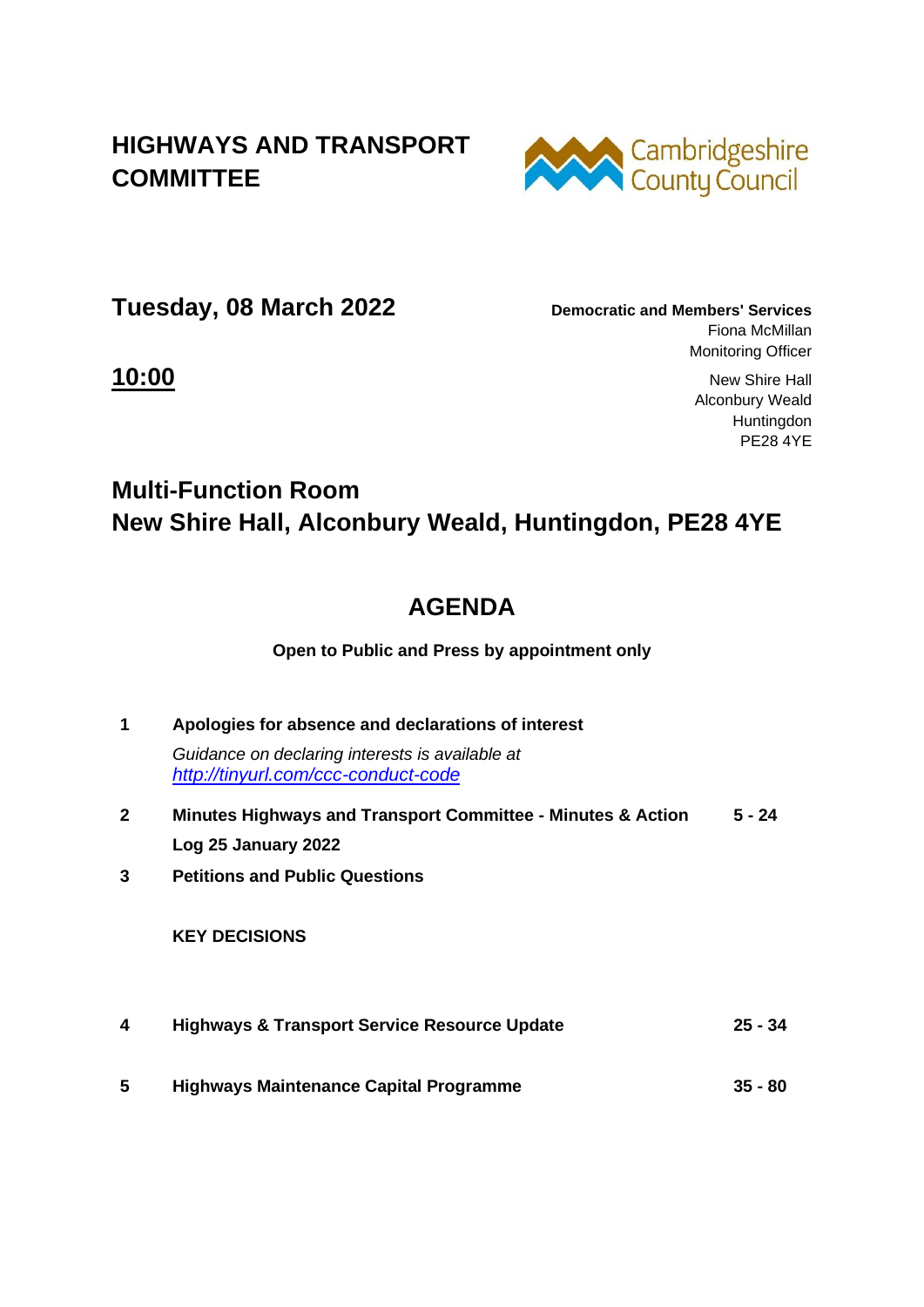| 6  | <b>Future Transport Priorities and Integrated Transport Block</b><br><b>Funding Allocation</b><br><b>DECISIONS</b> | $81 - 102$  |
|----|--------------------------------------------------------------------------------------------------------------------|-------------|
| 7  | <b>Highways Operational Standards 2022-23</b>                                                                      | 103 - 108   |
| 8  | <b>Active Travel Strategy for Cambridgeshire</b>                                                                   | $109 - 168$ |
| 9  | <b>Transport Strategies for Fenland and Huntingdonshire</b>                                                        | 169 - 324   |
| 10 | <b>Finance Monitoring Report - January 2022</b>                                                                    | $325 - 376$ |
| 11 | <b>Highways and Transport Committee Agenda Plan and</b><br><b>Appointments to Outside Bodies</b>                   | 377 - 378   |

## **Attending meetings and COVID-19**

Meetings of the Council take place physically and are open to the public. Public access to meetings is managed in accordance with current COVID-19 regulations and therefore if you wish to attend a meeting of the Council, please contact the Committee Clerk who will be able to advise you further. Meetings are streamed to the Council's website: [Council meetings](https://www.cambridgeshire.gov.uk/council/meetings-and-decisions/council-meetings-live-web-stream)  Live Web Stream - [Cambridgeshire County Council.](https://www.cambridgeshire.gov.uk/council/meetings-and-decisions/council-meetings-live-web-stream) If you wish to speak on an item, please contact the Committee Clerk to discuss as you may be able to contribute to the meeting remotely.

The Highways and Transport Committee comprises the following members:

Councillor Peter McDonald (Chair) Councillor Gerri Bird (Vice-Chair) Councillor Alex Beckett Councillor Piers Coutts Councillor Douglas Dew Councillor Lorna Dupre Councillor Janet French Councillor Ryan Fuller Councillor Derek Giles Councillor Simon King Councillor Mac McGuire Councillor Brian Milnes Councillor Neil Shailer Councillor Alan Sharp and Councillor Mandy Smith

| Clerk Name: | Daniel Snowdon |
|-------------|----------------|
|-------------|----------------|